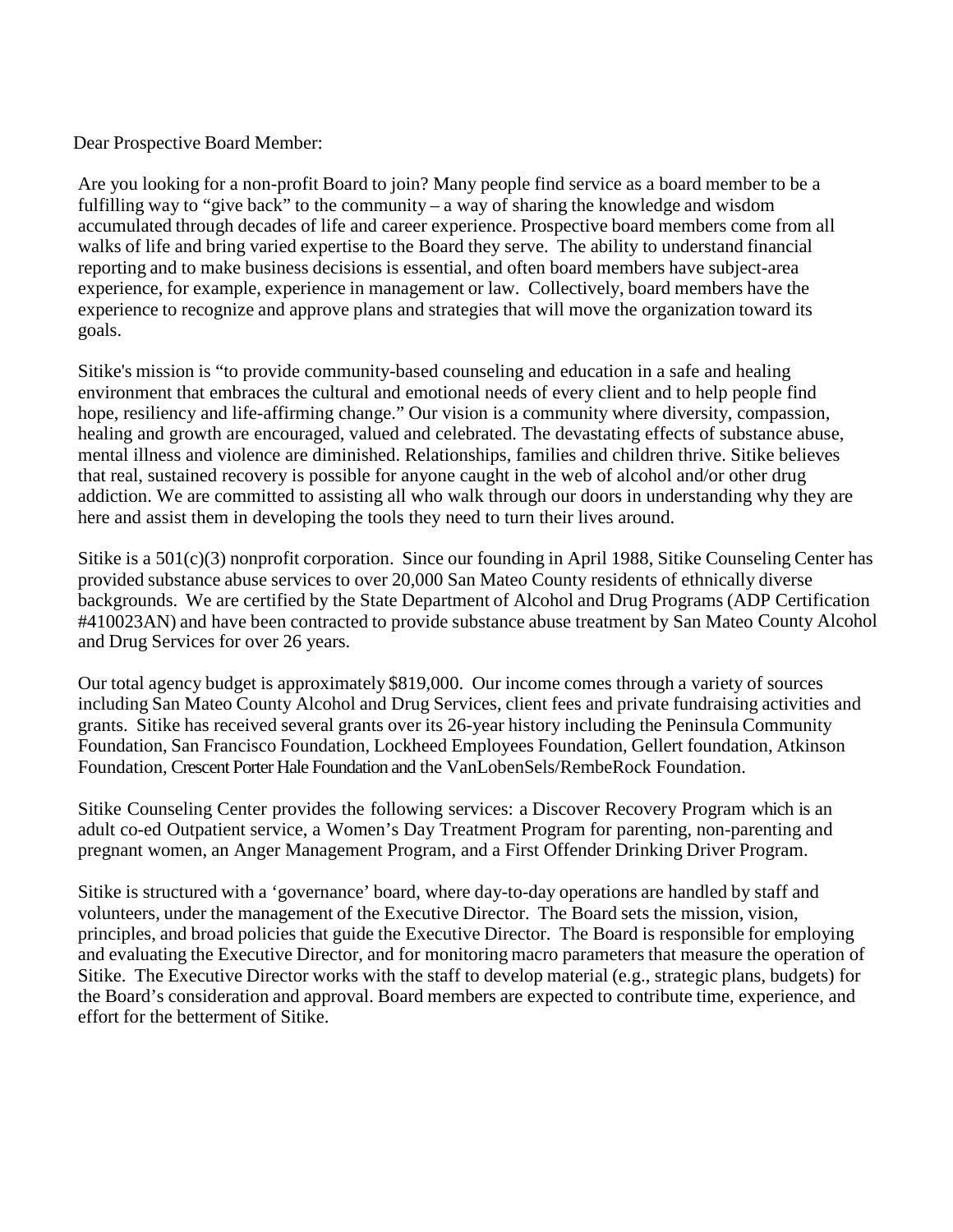The responsibilities of a member of a Sitike board member include:

Organizational Operations

- Ensure that legal requirements are met and a strong board structure is in place
- Establish the policies and organizational structure with which the organization will be run
- Review, revise and recommend action on the constitution and bylaws
- Act in accordance with the constitution and bylaws
- Ensure that the organization meets standards (e.g., fire, health, safety, insurance)

## Planning

- Decide the direction in which the organization will go in future years, both long and short range plans
- Develop and maintain agency programs with the Executive Director and staff Management Team
- Establish committees and set each committee's mandate, composition, key responsibilities, authority and responsibility

Financial Management

- Ensure that the organization is managed well financially
- Find sources of income to maintain the organization and to carry out programs
- Approve the annual operating budget
- Review the financial position and results at monthly
- Develop and approve long-term financial plans

Community Relations

- Interpret and support Board decisions in the community (including the general public, the people this organization represents, its members)
- Project an effective and positive image
- Maintain an on-going relationship and communicate with sponsors and donors
- Develop awareness of the organization through newspapers, TV, radio, etc.
- Engage in appropriate co-operative action with organizations which have similar objectives

We are always looking for energetic and dedicated people to join of our Board of Directors. If you are interested in being a Board member a Board application is in this packet. **Board Meetings are the last Tuesday of every month from 7:00PM to around 8:00PM.**

I would be happy to discuss our agency with you at your convenience. Please do not hesitate to call.

Sincerely,

Joe Wagenhofer Executive Director

650-589-9305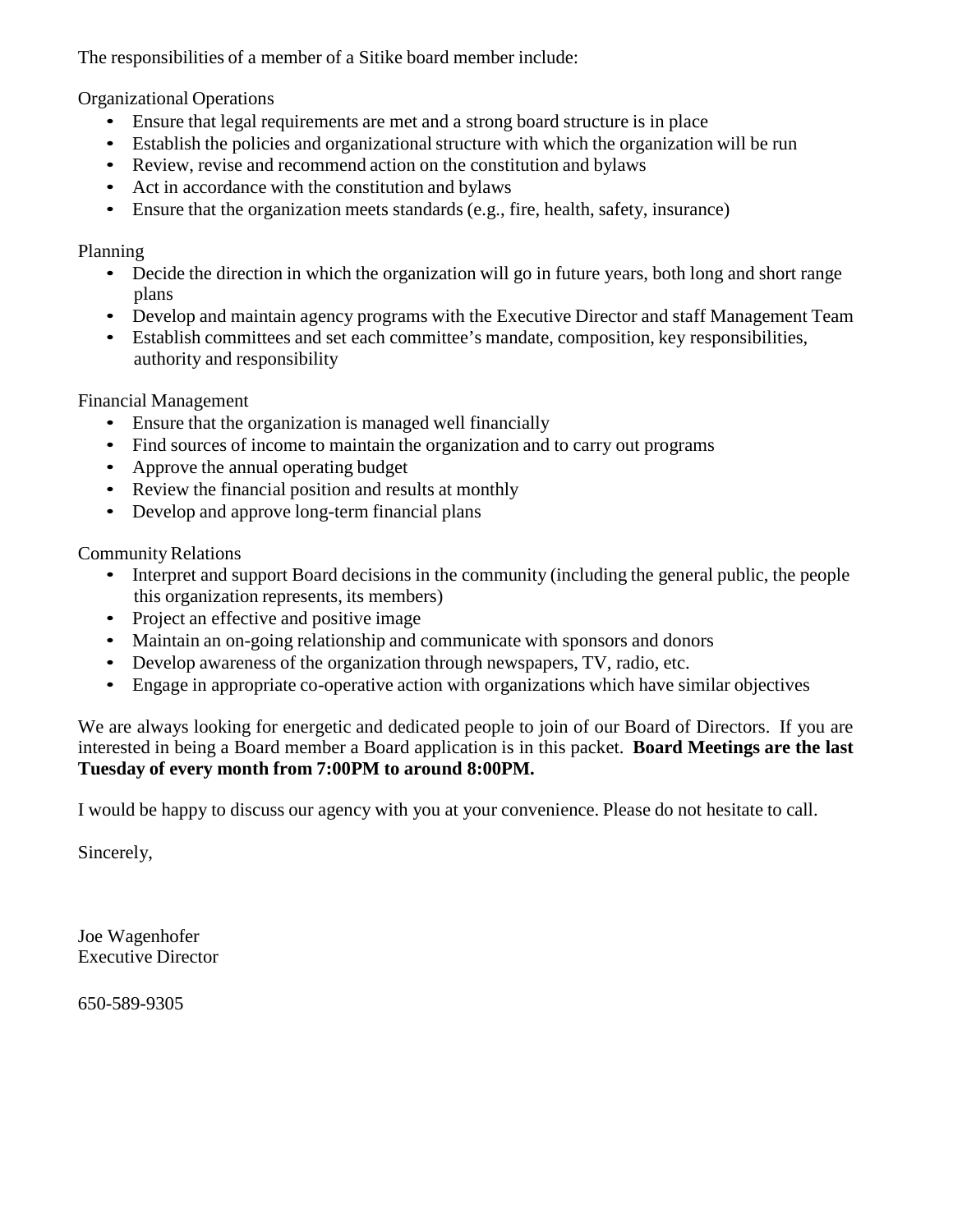|     | <b>Application for Board of Directors</b>                                                                                                                                                                                                                                                                           |
|-----|---------------------------------------------------------------------------------------------------------------------------------------------------------------------------------------------------------------------------------------------------------------------------------------------------------------------|
|     | 1. Name:                                                                                                                                                                                                                                                                                                            |
|     |                                                                                                                                                                                                                                                                                                                     |
|     | $\frac{1}{2}$ $\frac{1}{2}$ $\frac{1}{2}$ $\frac{1}{2}$ $\frac{1}{2}$ $\frac{1}{2}$ $\frac{1}{2}$ $\frac{1}{2}$ $\frac{1}{2}$ $\frac{1}{2}$ $\frac{1}{2}$ $\frac{1}{2}$ $\frac{1}{2}$ $\frac{1}{2}$ $\frac{1}{2}$ $\frac{1}{2}$ $\frac{1}{2}$ $\frac{1}{2}$ $\frac{1}{2}$ $\frac{1}{2}$ $\frac{1}{2}$ $\frac{1}{2}$ |
|     | 3. Home Phone: Work Phone: Work Phone:                                                                                                                                                                                                                                                                              |
|     |                                                                                                                                                                                                                                                                                                                     |
|     |                                                                                                                                                                                                                                                                                                                     |
|     |                                                                                                                                                                                                                                                                                                                     |
|     | $\mathbb{Z}ip$ $\overline{\phantom{a}}$                                                                                                                                                                                                                                                                             |
|     |                                                                                                                                                                                                                                                                                                                     |
| 7.  | Membership in State and Local Alcoholism and other Drug Addiction Associations or others:                                                                                                                                                                                                                           |
|     | ,我们也不会有什么。""我们的人,我们也不会有什么?""我们的人,我们也不会有什么?""我们的人,我们也不会有什么?""我们的人,我们也不会有什么?""我们的人                                                                                                                                                                                                                                    |
|     | 8. Special Interests For possible committee assignment (list in priority order):                                                                                                                                                                                                                                    |
|     | Policy Committee Mominating Fundraising                                                                                                                                                                                                                                                                             |
| 9.  | State how you could be of assistance to Sitike Counseling Center as a member of the Board of<br>Directors and what your general and specific goals would be as a member:                                                                                                                                            |
|     |                                                                                                                                                                                                                                                                                                                     |
|     |                                                                                                                                                                                                                                                                                                                     |
| 10. | ,我们也不会有什么。""我们的人,我们也不会有什么?""我们的人,我们也不会有什么?""我们的人,我们也不会有什么?""我们的人,我们也不会有什么?""我们的人<br>I realize that the Board of Directors is a "working" Board concerned with all aspects of the field of                                                                                                                           |

*Sitike Counseling Center*

alcoholism and other drug addictions. I further realize that Board of Directors' meetings are usually held monthly and Advisory Board and committee meetings are held as the situation demands and that regular attendance is necessary for the proper functioning of the organization. I am interested in servicing as a member.

Signature / Date